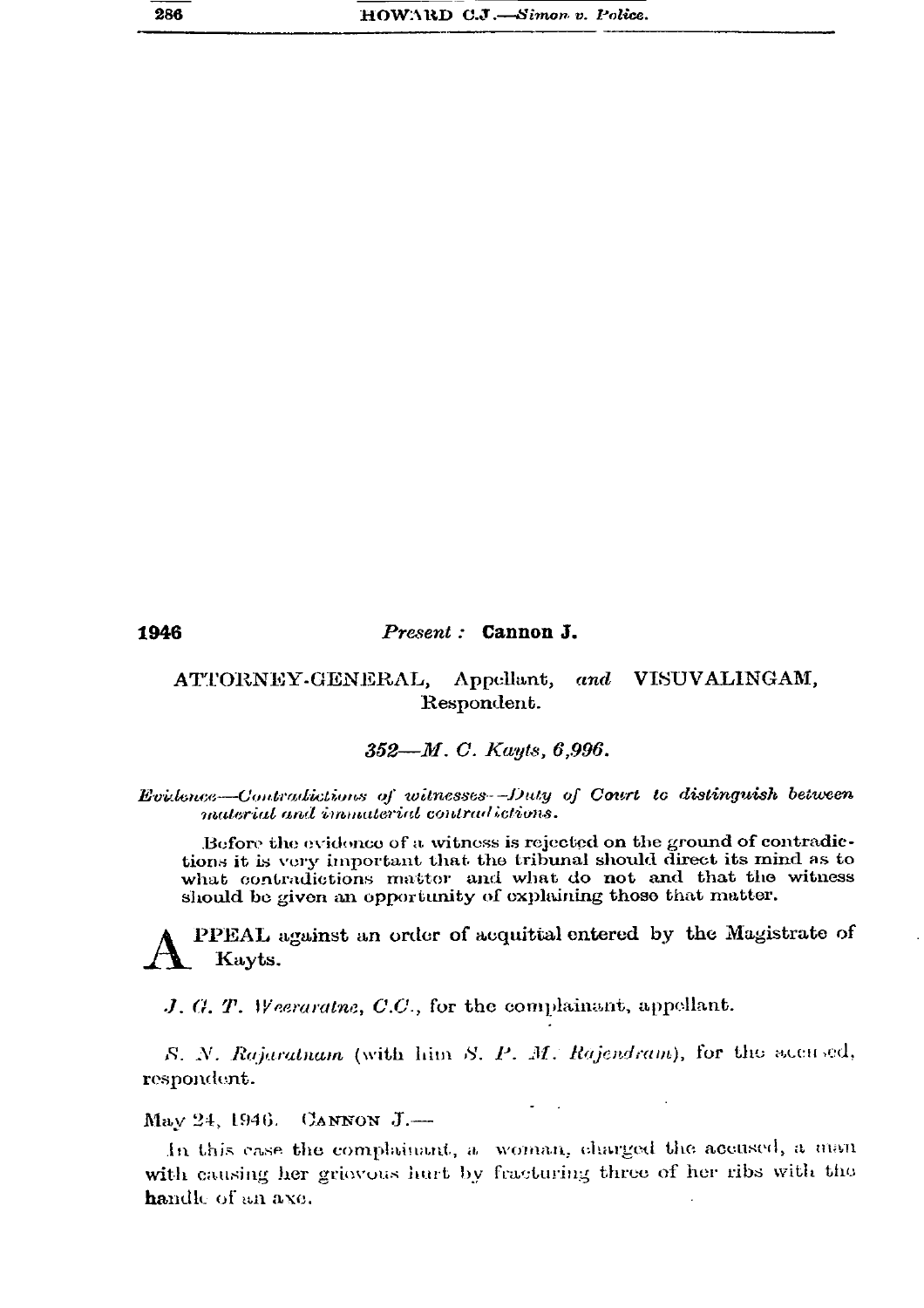For the prosecution two eye-witnesses and two medical witnesses gave evidence. The eye-witnesses were the complainant herself and her daughter aged ten. They stated that the complainant was dragged by the accused to a tree to which she was tied and that the accused hit her on the body a number of times with the handle of an axe. On the same day Dr. Chelliah examined the complainant and found on her the following injuries :-  $(1)$  a contusion on the back of the left chest;  $(2)$  a contusion on her left shoulder blade and  $(3)$  an abrasion on her right chest. After three days in Jaffna hospital she left. Two days later she went to Dr. Ponniah complaining of pain and he decided that an X'ray examination was advisable. X'ray examination revealed that her 8th. 9th and 10th ribs were fractured on the back of the left side of the chest. It requires no acute powers of reasoning to understand that the strong probabilities are that the blows which caused the contusions on the back of the left chest which Dr. Chelliah found. also caused the fractures of the ribs, and there is the evidence of the complainant and her daughter that the accused hit her on the body with the handle of an axe. But the Magistrate, without calling upon the accused for his defence, acquitted him. Therefore, it is not surprising that the Attorney-General asks this Court to intervene.

The Magistrate in his reasons states that the evidence of the complainant is contradicted by the daughter. Now, it is conceded by Mr. Rajendram that there is only one contradiction in the evidence of these two witnesses. That contradiction relates to something which happened after the assault. The complainant said that after the accused had gone away she was taken to the hospital by one Sinnadurai whom her child went to bring. The daughter in her evidence stated, "He came there having heard about this. I did not go to tell him". It is very important that a tribunal should direct its mind as to what contradictions matter and what do not. This contradiction seems to have very little bearing on the question whether the accused assaulted the complainant, and had the witnesses been questioned about it, the matter might have been explained.

The Magistrate in his judgment further states, "According to complainant's evidence recorded as far back as May 31, 1945, she makes mention of accused's brother only being at the scene and released her". Now. on May 31, the complainant gave evidence; but the record shows that that was evidence tendered merely for the purpose of enabling another Magistrate to formulate a charge and was, therefore, not necessarily exhaustive. After this evidence was given the accused was charged and the trial fixed for October 11, on which date the hearing was continued by the Magistrate whose reasons are now being examined. On this latter date the complainant, when she gave evidence, stated in crossexamination that the accused's family were present at the time of the assault. Apparently the Magistrate thinks that because she did not mention this in her evidence given in May that she must be deliberately telling lies. He further states that the complainant's evidence is not supported by the medical evidence given by Dr. Chelliah. I have already dealt with that point. Dr. Chelliah's evidence is clearly not